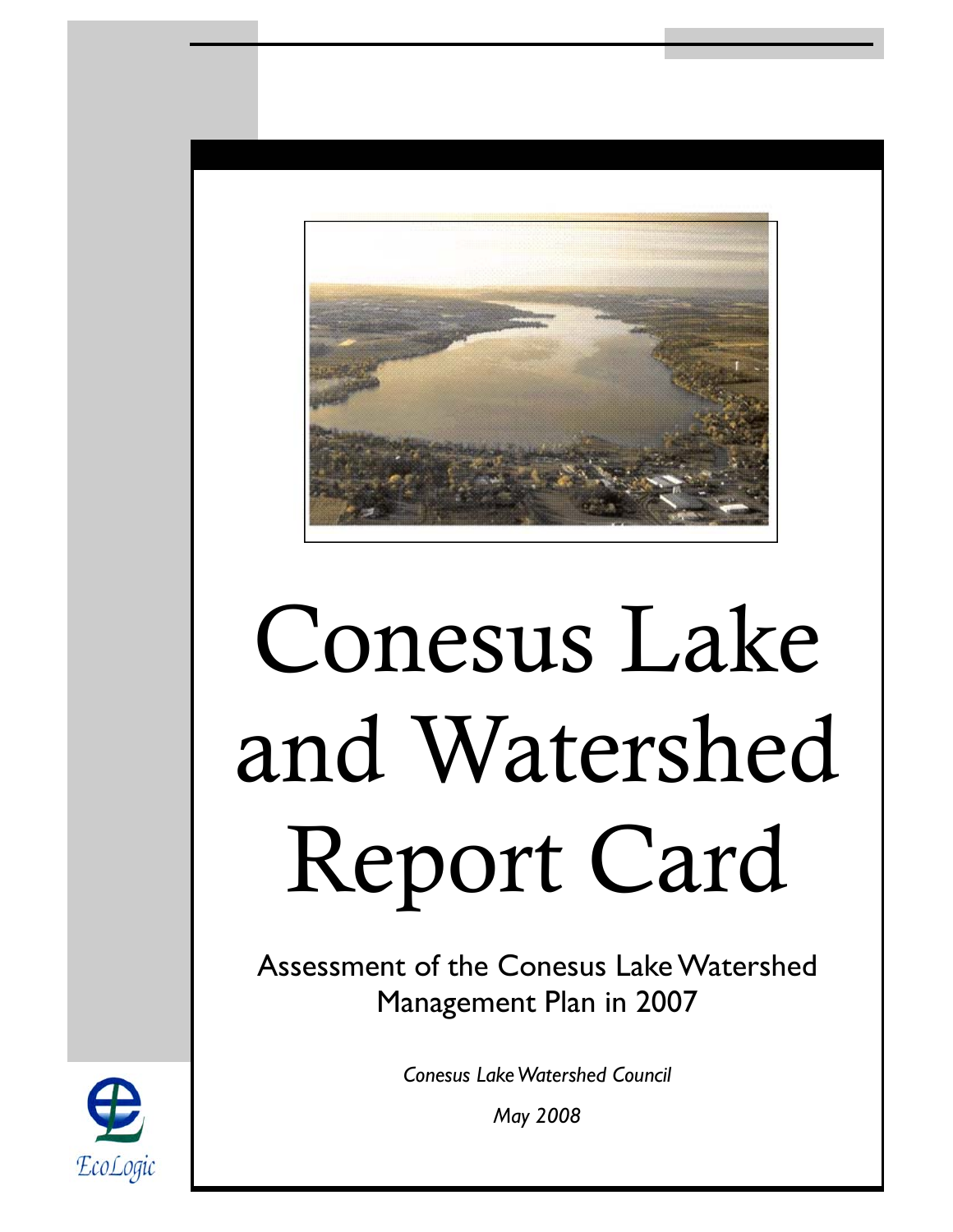### **PURPOSE OF THIS DOCUMENT**

One of the recommendations of the Conesus Lake Watershed Management Plan (CLWMP) is to prepare an annual update summarizing the status of activities in the watershed designed to reduce nonpoint source pollution. In addition, the annual summary provides a forum for tracking conditions in Conesus Lake and highlighting new information.

# **Major accomplishments**

The Conesus Lake Watershed Council was created in December 2003 when nine watershed partners signed an Intermunicipal Agreement to implement the recommendations of the Conesus Lake Watershed Management Plan (CLWMP). The Watershed Council has met quarterly since its founding and is effective in coordinating projects and reporting on overall progress. Restoring the lake and its watershed requires a sustained effort to address multiple issues. As summarized below, progress is continuing on many fronts.

## Objective: Reduce inputs of nutrients, sediments, microorganisms, and other substances that can degrade the quality of Conesus Lake.

- Continue to advance whole farm planning and prepare for CAFO implementation.
- Implement Best Management Practices (BMPs) on watershed farms.
- Install sanitary sewers in the Hamlet of Conesus.
- Request NYS Department of Health approval of watershed rules and regulations.
- Survey streambanks and find effective measures to reduce erosion.
- Continue to implement improvements to watershed roadside ditches.

#### Objective: Modify in-lake processes in ways that will improve recreational quality.

- Pilot test a solar-powered mixing device (SolarBee<sup>\*</sup>) and assess its effectiveness.
- Supplement population of weevils in an effort to control Eurasian watermilfoil.
- Continue stocking with walleye fingerlings reared at the Finger Lakes Community College.
- Presentation by the Ontario County Planning Department on the Honeoye Lake alum treatment program.
- Addition of the Fish Kill Contingency Plan to the Livingstone County Emergency Management Plan

#### Objective: Track conditions and evaluate the effectiveness of control measures.

- Monitor nutrient and sediment export from subwatersheds as improved agricultural practices are implemented.
- Measure near-shore growth of weeds and algae in experimental and control areas.
- Continue watershed inspection, watershed manager, and monitoring activities.

#### Objective: Informing the public of watershed management activities.

• Continue public education through distribution of educational material at public functions, and through written newspaper articles in the CLA newsletter on CLWMP initiatives.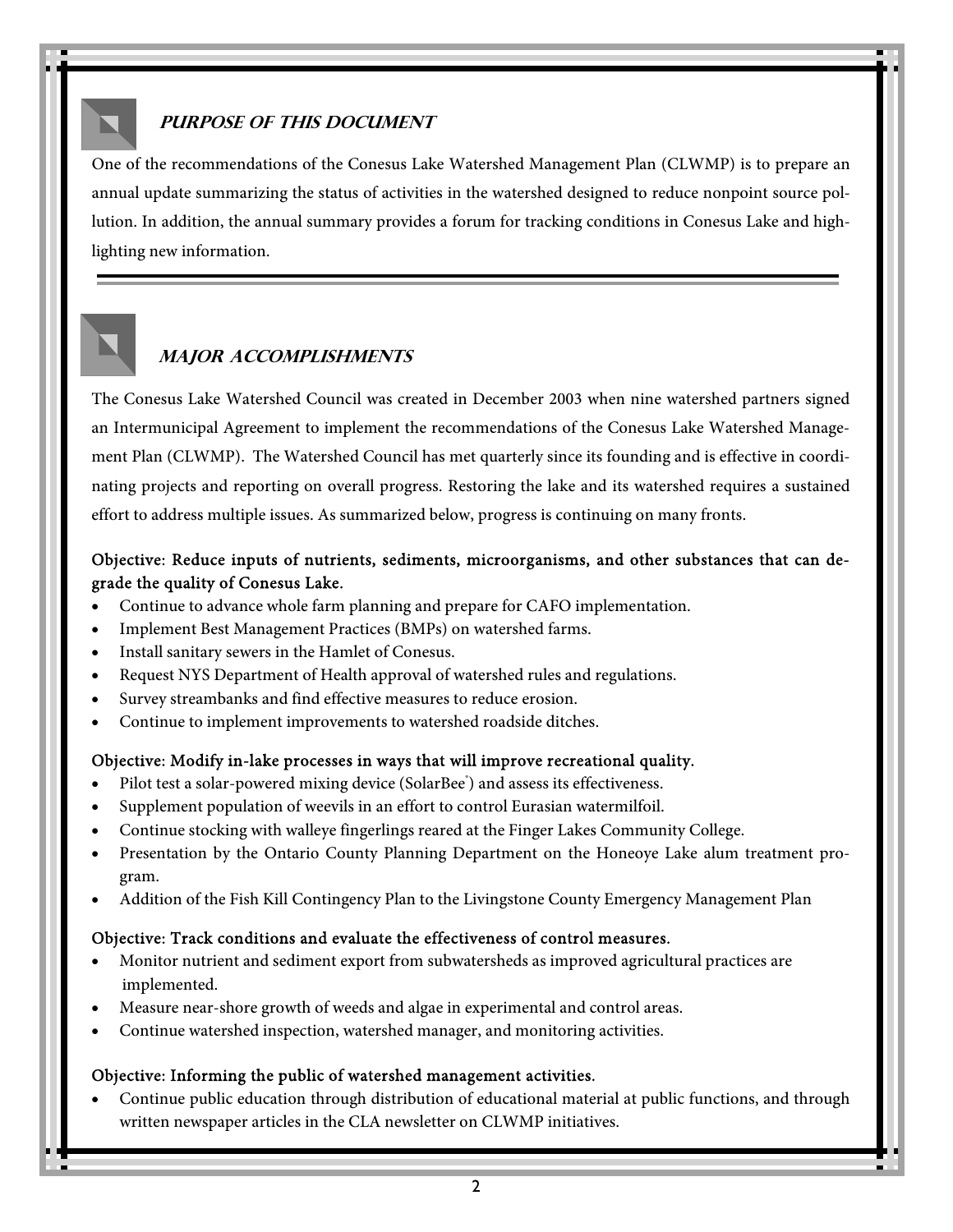#### **2007 Update: water quality monitoring**

#### **Completion of the USDA-funded monitoring of tributary subwatersheds**

In late 2007, the final water quality samples and flow measurements were collected in the tributary subwatersheds included in the USDA-funded research program. This highly-regarded research effort was led by Professor Joseph Makarewicz of SUNY Brockport and brought together a consortium of researchers from local academic institutions and agricultural support agencies. The program was designed to quantify the effectiveness of best management practices in reducing the loss of nutrients and other chemicals, sediment, and bacteria from the agricultural landscape. Related research initiatives examined how reductions in loading from the subwatersheds affect nearshore water quality and habitat conditions. The proliferation of macrophytes and macroalgae and the abundance of Eurasian watermilfoil were a focus of the in-lake work.

The researchers are now completing their data analysis and preparing technical articles for publication in a special Conesus Lake issue of the Journal of Great Lakes Research. A forum to present the results to the Conesus Lake community is being discussed for summer of 2008.

#### **Lake-wide Phosphorus and Algae Levels**

One element of the CLWMP is a monitoring framework to enable managers to assess long-term changes in the lake's health while responding to new issues.

Tracking total phosphorus concentrations and algal abundance over time is an important component of lake management. Phosphorus is the limiting nutrient for algal growth in the Finger Lakes, and the summer average concentration of this nutrient in the open waters of the lake helps managers evaluate effectiveness of control actions. 2007 results indicate improved water quality conditions.



Figure 1. Average total phosphorus measured in summer (June-August) in the upper waters of Conesus Lake. NYSDEC uses 20 µg/l (summer average, upper waters) as the threshold for impaired waters. When phosphorus concentrations exceed this level there is a risk of algal blooms. Concentrations in 2007 are below this threshold.



Figure 2. Average chlorophyll-*a* levels measured during summer (June-August) in surface waters of Conesus Lake. Summer average chlorophyll-*a* concentrations indicate the abundance of algae suspended in the open waters; these tiny plants make the water appear green. Chlorophyll-a concentrations have been relatively stable over the past decade. The decline in 2007 is consistent with the reduced TP levels.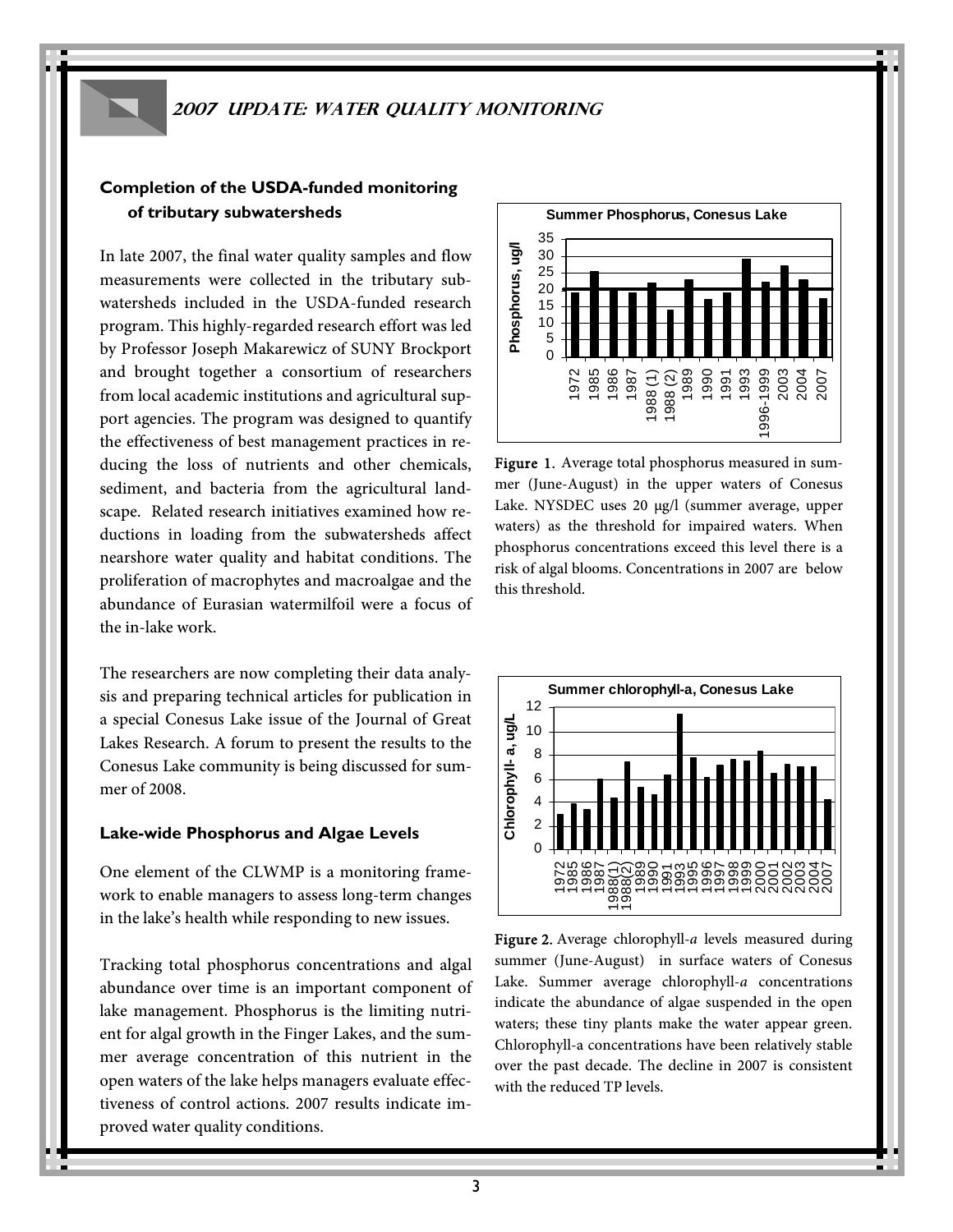## **2007 Update: THE SolarBee Pilot Study**

The Conesus Lake Watershed Council agreed to implement a pilot test of the SolarBee technology during the summers of 2006 and 2007. Funds for the pilot test and monitoring were contributed by Livingston County, using grant funds from the Finger Lakes—Lake Ontario Watershed Protection Alliance, the Conesus Lake Association, the Town of Geneseo, the Town of Livonia, the Town of Groveland and the Town of Conesus. Other volunteers and contractors supported this effort, notably Professor Sid Bosch of SUNY-Geneseo, and the Livingston County Sheriff's Office Marine Patrol.

Three SolarBee units were installed by Pump Systems International (PSI) in late April 2006 and kept in the lake over the winter and re-started in the spring of 2007. Water quality conditions were monitored throughout both summer seasons. Control areas, distant from the SolarBees, were used as a baseline for comparison.

Results of the first year (2006) monitoring program indicated that the solar-powered mixing devices did not result in significant improvements for the majority of parameters measured. However, some parameters did show improvement in regions of the lake adjacent to the solar-powered mixing devices; notably, water clarity increased and blue-green algae decreased in the northern basin of the lake as compared with reference areas. The measured improvement was supported by public perception of clearer water. The magnitude of improvement was small compared with the variability in these parameters typically measured in Conesus Lake. The conclusion of the 2006 effort was that the SolarBee units did not appear to be an effective alternative for consistent improvements to nearshore areas of Conesus Lake.

However, the localized improvements in water quality in 2006 were sufficient for the project partners to authorize a second year of deployment and monitoring. Most parameters measured in 2006 were measured in 2007, except bacteria.

Results of the 2007 program were very similar to 2006. Overall, there were no statistically significant differences between sites where SolarBees were deployed and reference locations. Consistent improvements in water clarity and filamentous algae were not achieved in 2007.

There were statistically significant differences in data collected along transects at one site (Sacketts Harbor) for one month (August). In addition, there were slight positive effects measured for a few variables, consistent with improved water quality. However, these effects were not statistically significant and could not be attributed to the SolarBee units. Water quality at the SolarBee sites were not distinguishable from natural daily and weekly changes in Conesus Lake.

Ultimately, the limited benefits of the SolarBees did not justify the costs and the program was terminated.



*SolarBee deployed in Conesus Lake, Summer 2006*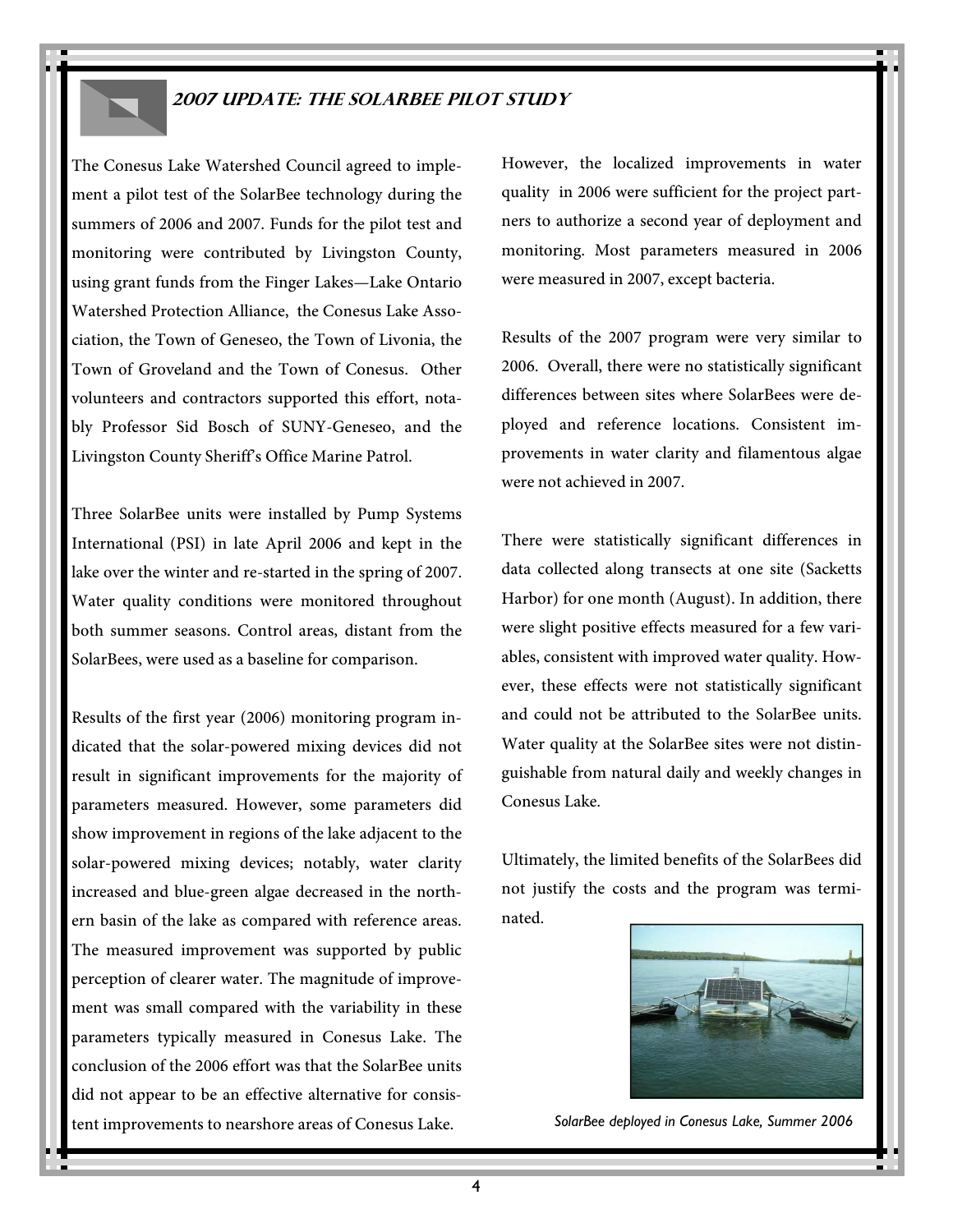# PART B: CLWMP RECOMMENDATIONS STATUS UPDATE

|              | Recommendation                                                                                                                                                                                                                                                                                                                                                                                                                                                                            | # in Plan     | <b>Priority</b> | <b>Completed</b>      | <b>Underway</b> | <b>No Action</b> |
|--------------|-------------------------------------------------------------------------------------------------------------------------------------------------------------------------------------------------------------------------------------------------------------------------------------------------------------------------------------------------------------------------------------------------------------------------------------------------------------------------------------------|---------------|-----------------|-----------------------|-----------------|------------------|
|              | Creation of a Conesus Lake Watershed                                                                                                                                                                                                                                                                                                                                                                                                                                                      |               |                 |                       |                 |                  |
| $\mathbf{L}$ | Council and contracting with a Watershed<br><b>Manager</b>                                                                                                                                                                                                                                                                                                                                                                                                                                |               | <b>High</b>     | $\pmb{\times}$        |                 |                  |
| 2.           | Review and amend zoning regulation                                                                                                                                                                                                                                                                                                                                                                                                                                                        | $A-I$         | <b>High</b>     |                       | X               |                  |
| 3.           | Secure funding to help mitigate the financial<br>impacts of changes in agricultural practices on<br>the producers.                                                                                                                                                                                                                                                                                                                                                                        | $B-I$         | <b>High</b>     |                       | X               |                  |
| 4.           | Implement practices that will reduce<br>non-<br>point source pollution from farms.                                                                                                                                                                                                                                                                                                                                                                                                        | $B-2$         | <b>High</b>     |                       | X               |                  |
|              | 5. Develop and implement programs and part-<br>nerships to facilitate removal of waste materi-<br>als from farms.                                                                                                                                                                                                                                                                                                                                                                         | $B-3$         | <b>High</b>     |                       |                 | X                |
| 6.           | Develop programs for public education and<br>outreach for both the agricultural and the<br>non-agricultural community.                                                                                                                                                                                                                                                                                                                                                                    | $B-4$         | <b>High</b>     | X<br>(Ongoing)        |                 |                  |
|              | 7. Develop and implement program to restore<br>and stabilize streambanks in the watershed.                                                                                                                                                                                                                                                                                                                                                                                                | $C-I$         | <b>High</b>     |                       | X               |                  |
| 8.           | Provide training on erosion control<br>prac-<br>tices for Municipal Highway Depts.                                                                                                                                                                                                                                                                                                                                                                                                        | $D-I$         | <b>High</b>     | $\times$<br>(Ongoing) |                 |                  |
|              | 9. Revise Watershed Rules and Regulations                                                                                                                                                                                                                                                                                                                                                                                                                                                 | $E-I$ , $E-6$ | <b>High</b>     |                       | X               |                  |
|              | 10. Develop a public education campaign:<br>• Effect of boat speed on weeds (creates<br>weed-chop)<br>• Precautions to follow when discarding un-<br>used bait or transporting bait from one<br>water body to another (exotic species in-<br>troduction).<br>• Need to clean and inspect boat (body,<br>bilge, coolant system, etc.) and trailer when<br>transporting from one water body to an-<br>other (exotic species introduction).<br>• Existing boat and personal watercraft laws. | $E-2$         | <b>High</b>     | X<br>(Ongoing)        |                 |                  |
|              | 11. Continued enforcement of existing boat<br>and personal watercraft laws.                                                                                                                                                                                                                                                                                                                                                                                                               | $E-3$         | <b>High</b>     | $\times$<br>(Ongoing) |                 |                  |
|              | 12. NYSDEC should review and update its 1994<br>safe yield allocation calculation for Conesus<br>Lake, and make any necessary revisions to<br>water allocations for public supply and waste-<br>water dilution.                                                                                                                                                                                                                                                                           | $F-I$         | <b>High</b>     |                       | $\times$        |                  |
|              | 13. Investigate and implement effective methods<br>to control the spread of non-native (exotic)<br>organisms.                                                                                                                                                                                                                                                                                                                                                                             | $G-I$         | <b>High</b>     |                       | X               |                  |
|              | 14. Initiate effort to determine if increased stock-<br>ing of walleye fingerlings, or other species,<br>would be an effective biological control in Co-<br>nesus Lake.                                                                                                                                                                                                                                                                                                                   | $G-4$         | High            |                       | X               |                  |

**Table continued on next page**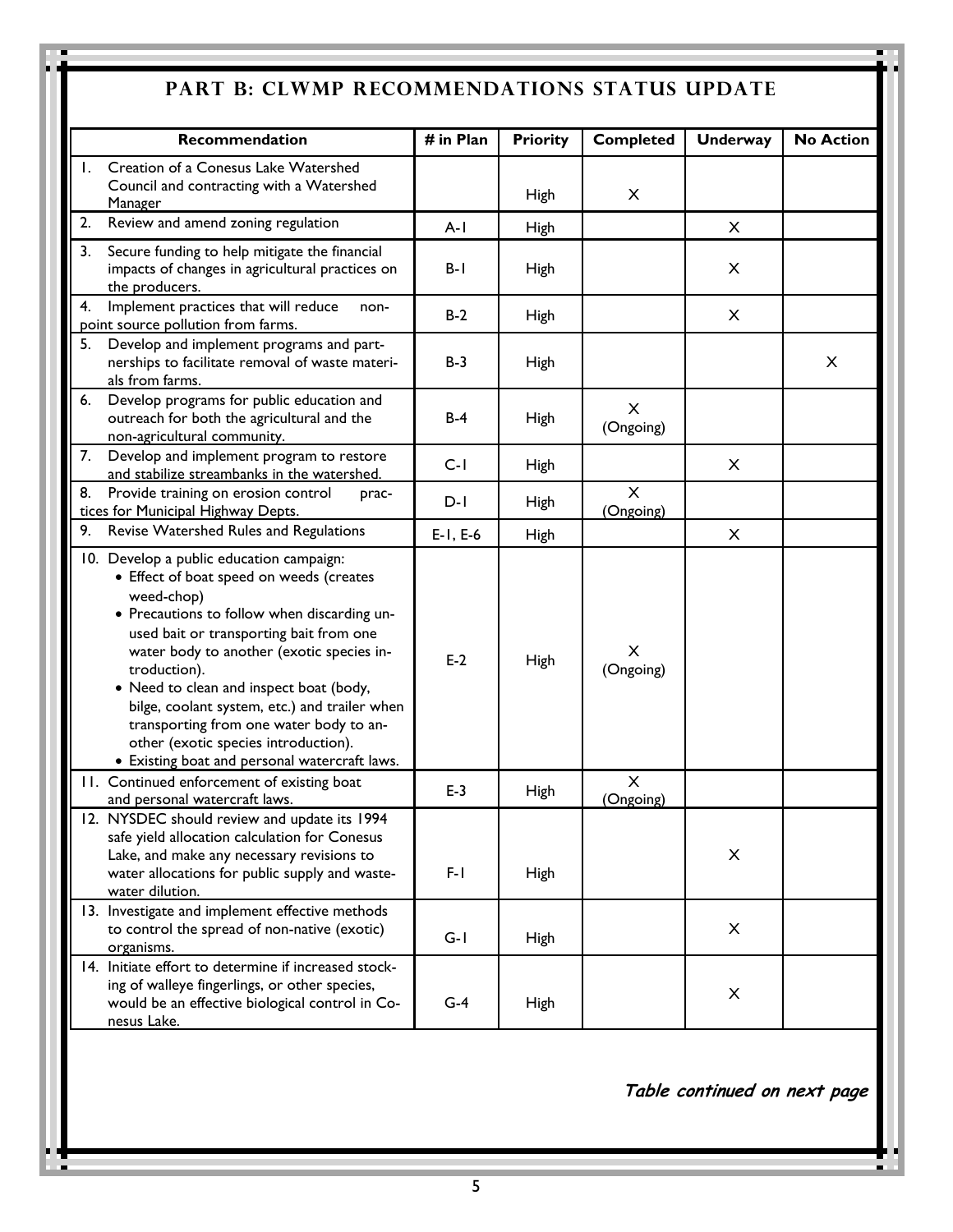# PART B: CLWMP RECOMMENDATIONS STATUS UPDATE

| Recommendation                                                                                                                                                                                                                                                                                                                               | # in Plan | <b>Priority</b> | <b>Completed</b>                 | <b>Underway</b> | <b>No Action</b> |
|----------------------------------------------------------------------------------------------------------------------------------------------------------------------------------------------------------------------------------------------------------------------------------------------------------------------------------------------|-----------|-----------------|----------------------------------|-----------------|------------------|
| 15. Develop and implement a program for cleaning<br>accumulated aquatic plants and algae along the<br>shoreline of Conesus Lake.                                                                                                                                                                                                             | $G-2$     | <b>High</b>     |                                  | X               |                  |
| 16. Initiate effort to determine if alum treatment<br>to control release of phosphorus from deep<br>lake sediments would be effective in Conesus<br>Lake. Proceed with plans for implementation if<br>effectiveness is warranted and monitor for<br>environmental impacts.                                                                   | $G-3$     | <b>High</b>     |                                  | X               |                  |
| 17. Determine if new technologies would be effec-<br>tive in Conesus Lake to improve water quality<br>or enhance the recreational use of the Lake.<br>Proceed with plans for implementation if effec-<br>tiveness is warranted and monitor for environ-<br>mental impacts.                                                                   | $G-8$     | <b>High</b>     |                                  | X               |                  |
| 18. Initiate effort to determine if water circulation<br>devices, including, but not limited to, SolarBee,<br>would be effective in Conesus Lake to de-<br>crease algae and nuisance aquatic plant con-<br>centrations. Proceed with plans for implemen-<br>tation if effectiveness is warranted and moni-<br>tor for environmental impacts. | $G-9$     | High            | X                                |                 |                  |
| 19. Conduct an annual monitoring program of<br>Conesus Lake and its watershed. An annual<br>monitoring meeting should be held to coordi-<br>nate the monitoring program.                                                                                                                                                                     | $H-I$     | <b>High</b>     |                                  | X<br>(Ongoing)  |                  |
| 20. Prepare and distribute an annual Conesus Lake<br>and Watershed Report Card                                                                                                                                                                                                                                                               | $H-2$     | <b>High</b>     | X<br>(Ongoing)                   |                 |                  |
| 21. Create an integrated aquatic plant manage-<br>ment plan for Conesus Lake                                                                                                                                                                                                                                                                 |           | <b>High</b>     |                                  | X               |                  |
| 22. Adopt local sediment and erosion control laws<br>based on the CLWMP Model Erosion and<br>Sediment Control Law                                                                                                                                                                                                                            | $A-2$     | Medium          | $\times$<br>(Lakeshore<br>towns) |                 |                  |
| 23. Develop public education campaigns<br>• Encourage planting and protection of<br>streamside vegetation<br>Discourage use of herbicides, pesticides,<br>and fertilizers on shoreline properties<br>Erosion control and lake-friendly land-<br>scaping                                                                                      | $A-3$     | Medium          | X<br>(Ongoing)                   |                 |                  |
| 24. Implement best management practices, such as<br>hydroseeding or other approved methods, as<br>soon as possible after road construction or<br>maintenance activities occur in the watershed.                                                                                                                                              | $D-2$     | Medium          |                                  | X<br>(Ongoing)  |                  |
| 25. Municipal Highway Departments should de-<br>velop a plan, subject to available funding, to<br>remediate ditches in poor condition.                                                                                                                                                                                                       | $D-3$     | Medium          |                                  | X               |                  |

**Table continued on next page**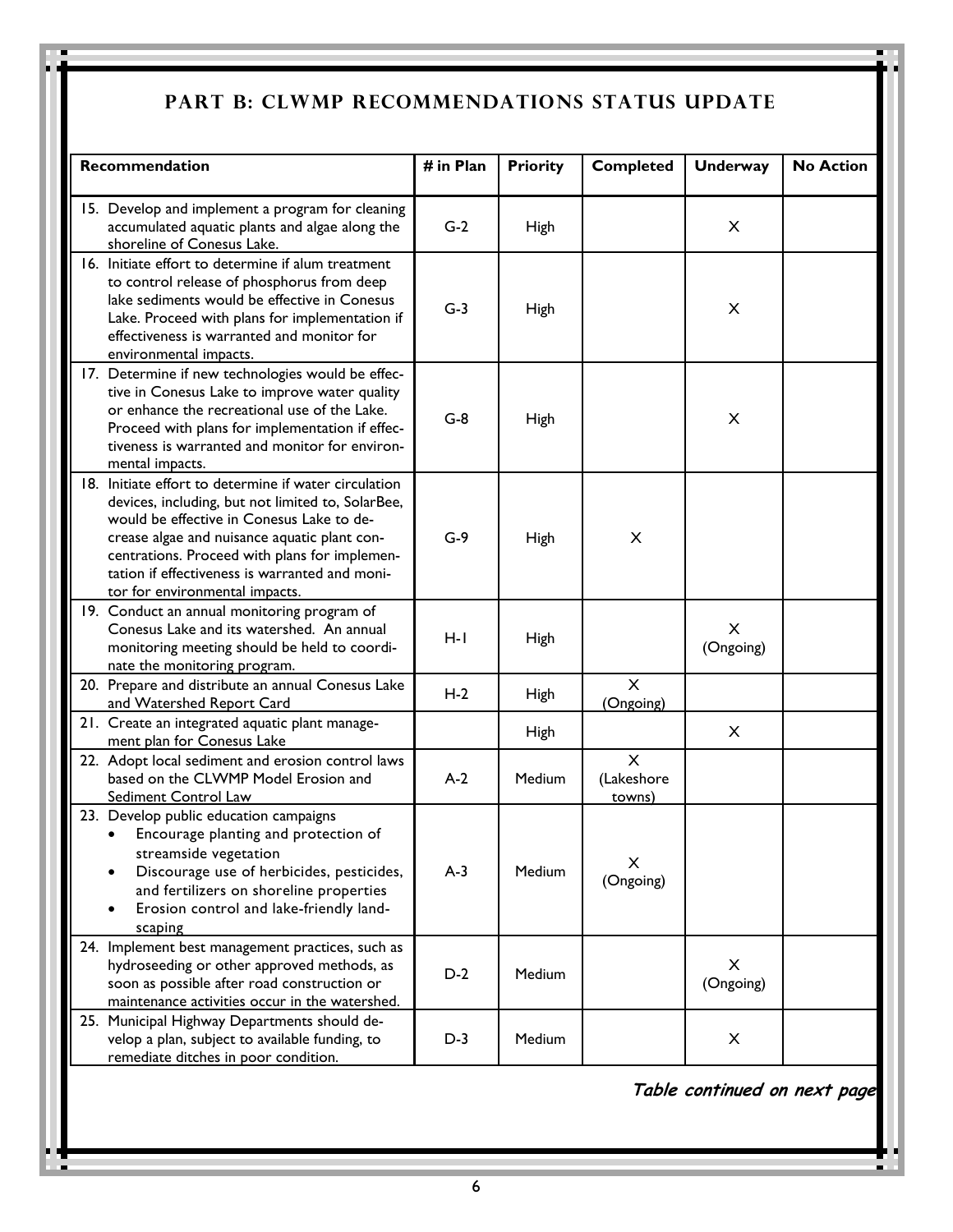# **Part b: CLWMP recommendations status update**

| <b>Recommendation</b> |                                                                                                                                                                                                                                                   | # in Plan | <b>Priority</b> | <b>Completed</b> | <b>Underway</b> | <b>No Action</b> |
|-----------------------|---------------------------------------------------------------------------------------------------------------------------------------------------------------------------------------------------------------------------------------------------|-----------|-----------------|------------------|-----------------|------------------|
|                       | 26. Amend Town dock laws to add the provision<br>of 24-hour access to toilet facilities to the list<br>of requirements for granting a Special Use<br>Permit.                                                                                      | $E-4$     | Medium          |                  | $\times$        |                  |
|                       | 27. Winterize facilities at the State Boat Launch on<br>East Lake Road and at the Town of Geneseo's<br>Long Point Park to permit year-round use of<br>public toilets.*                                                                            | $E-5$     | Medium          |                  | $\times$        |                  |
|                       | 28. Extend sewer system                                                                                                                                                                                                                           | $F-2$     | Medium          |                  | X               |                  |
|                       | 29. Control sanitary sewer overflows within<br>the collection system.                                                                                                                                                                             | $F-3$     | Medium          |                  | X               |                  |
|                       | 30. Initiate an experimental program for control<br>of aquatic weeds using the aquatic moth and/<br>or weevil.                                                                                                                                    | $G-5$     | Medium          | X                |                 |                  |
|                       | 31. Identify and develop sites for regional storm-<br>water treatment areas in cooperation with<br>NYSDEC and other stakeholders.                                                                                                                 | $C-2$     | Low             |                  | $\times$        |                  |
|                       | 32. Develop plan to phase-in computer-controlled<br>spreaders on trucks used for winter deicing<br>(includes training, funding, and use of the<br>equipment). Promote sensible deicing prac-<br>tices: develop incentives and/or disincentives. * | $D-4$     | Low             |                  |                 | X                |
|                       | 33. Develop public education campaigns:<br>Sensible winter driving<br>Why and when are road ditches cleaned<br>Need to keep yard debris and trash out of<br>road ditches                                                                          | $D-5$     | Low             | X<br>(Ongoing)   |                 |                  |
|                       | 34. Develop protocol and timeline to inventory<br>septic/sanitary systems within the watershed.                                                                                                                                                   | $F-4$     | Low             |                  | X               |                  |
|                       | 35. Develop program for suctioning aquatic weeds<br>from designated public areas that are too shal-<br>low for harvester to maneuver.                                                                                                             | $G-6$     | Low             |                  | $\times$        |                  |
|                       | 36. Develop a weed harvesting program either by<br>contracting with outside vendor or purchasing<br>equipment.*                                                                                                                                   | $G-7$     | Low             |                  |                 | X                |

\*These recommendations were not targeted for implementation in 2007

#### **Key to Acronyms**

CLA—Conesus Lake Association NYSDEC—New York State Department of Environmental Conservation CLWMP—Conesus Lake Watershed Management Plan NYSDOH—New York State Department of Health FLCC—Finger Lakes Community College SEQR—State Environmental Quality Review FSA—Farm Services Agency **SWCD—Soil and Water Conservation District** G/FLRPC—Genesee/Finger Lakes Regional Planning Council TMDL—Total Maximum Daily Load